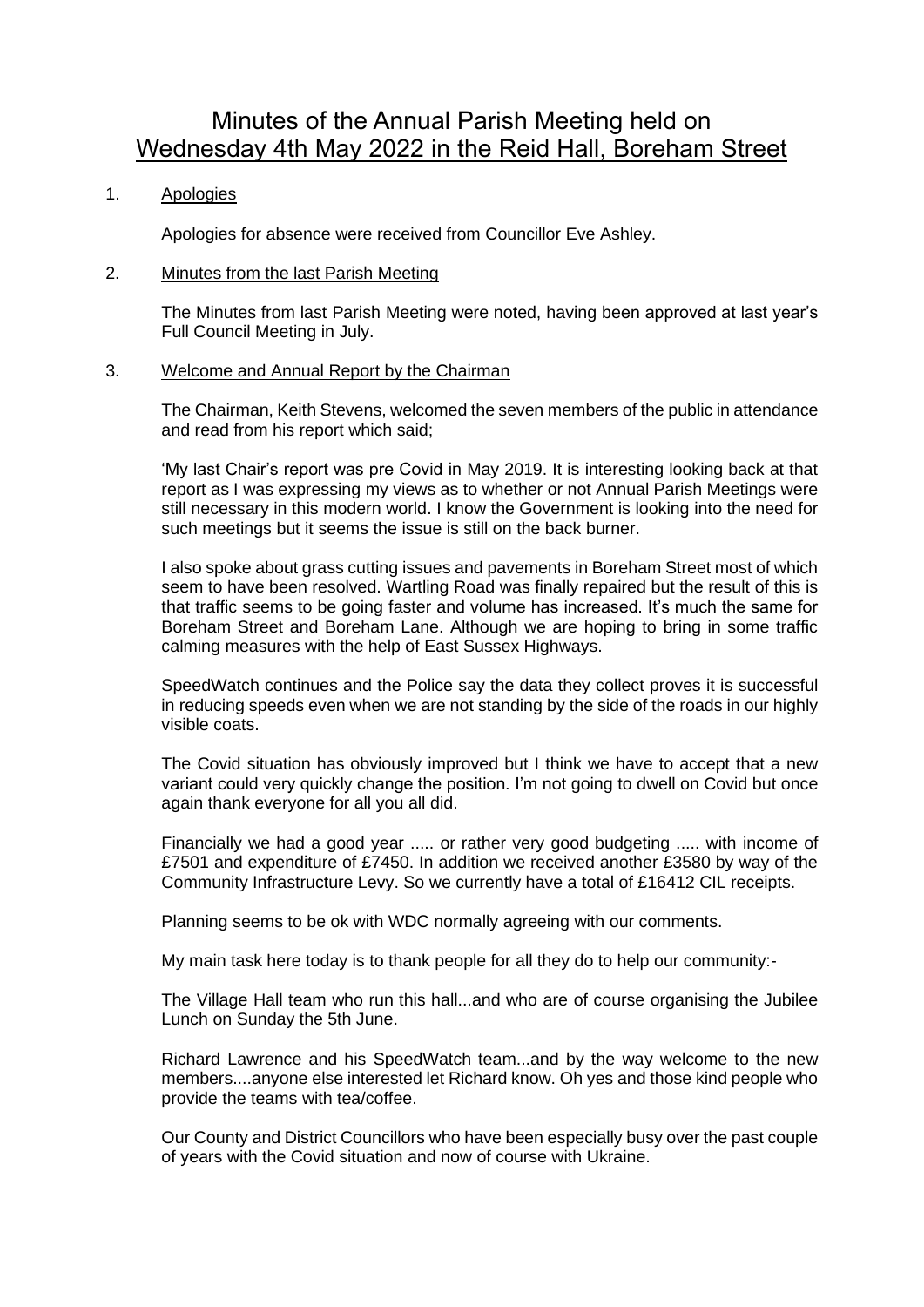And of course to my fellow Councillors and especially our Parish Clerk.

And then to you the residents for your continued support and for attending our meetings'.

## 4. Report from Michael David CEO, Wealden Citizen's Advice

Mr David was unable to attend this meeting.

# 5. Report from Daniel Brookbank, Pevensey Library

Mr Brookbank, Director of Pevensey Community Library said;

- The library is based at the corner of Richmond Road and Wallsend Road in Pevensey Bay, and it opened but as a Community Interest Company in 2018 after the County Council closed the library that was there.
- Thanks to an existing covenant it pays a peppercorn rent of £25 per year.
- Everyone is welcome but access is limited at the moment because there is no disabled access. There are plans to improve the situation.
- The County Council helped set up the library by supplying legal advice, 7000 books and furniture. More books are always welcome, even those that can't be used because they are sold to World of Books.
- The library also provides a community space.
- Royal memorabilia will be on display on the  $4<sup>th</sup>$  June to help commemorate the Queen's Platinum Jubilee.

More details about the library can be found at<https://www.volunteersnetwork.co.uk/> or on its Facebook page.

## 6. Report from County and District Councillors

County Councillor B Bowdler sent a written report in which he said;

'It has been a difficult year for all of us, including every one of the team at County Hall. Officers remain working remotely, and are due to get back to their offices by mid April, at least that's the plan right now, but the virus is still an issue and is still causing problems, but the introduction of widespread virtual working has worked remarkably well, and has made an unforeseen positive contribution towards our carbon reduction target and travel budget.

## Children and Families:

We have seen our budgets adversely and indirectly affected by the pandemic. In the case of my own portfolio of Children's Services the number of children within our care, our 'looked after children' has risen significantly, as has the number of families which are becoming 'intentionally homeless', increasing the burden on the council's budget. The backlog in the courts system is a contributing factor and recruitment also continues to be challenging. For your information, we currently have 620 Looked After Children in our care, which includes 60 Unaccompanied Asylum Seeking Children under the age of 18. That is 620 children who, for no fault of their own, are unable to be with their own or extended family and for whom we become their 'Corporate Parents' and for whom we have a statutory obligation to provide a home, security, education and health care.

I have been lucky enough to meet many of our Looked After Children, and I can promise you they are amazingly resilient. Only a few weeks ago I presented 13 awards to them for their voluntary work in the community!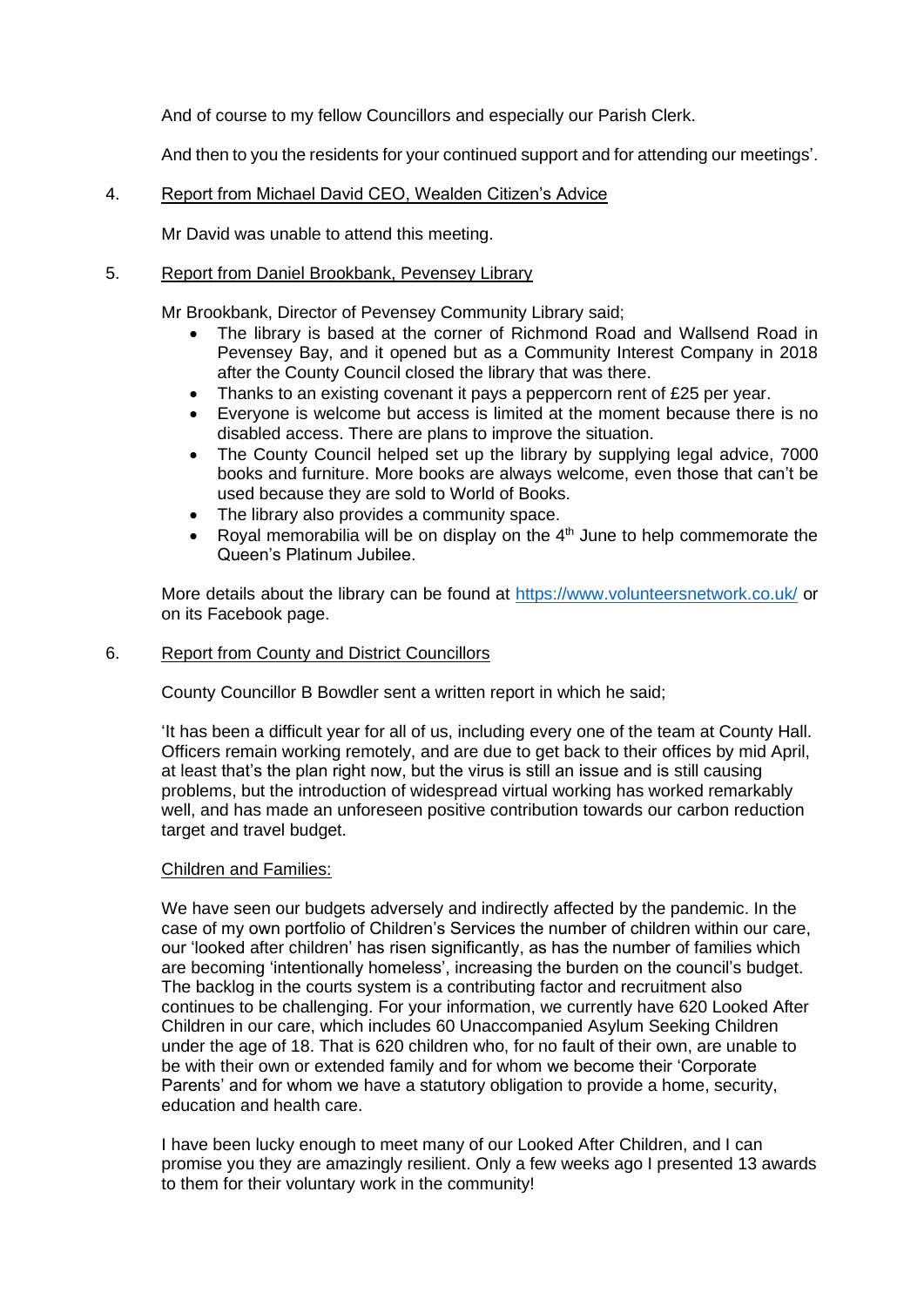## Highways:

The new highways contract is presently under negotiation. The £760M contract has not yet been awarded but we do have three tenders to consider. The contract is for 7 years, with an optional extension of 3 years. In addition, and due to prudent savings, we have been able to make a further £31M available, which will be spent on potholes at a rate of £3.1M a year over the next 10 years, that is in addition to the normal budget spending on pothole repairs.

## Climate Change:

The Deputy Leader of the council, Cllr Nick Bennett, is leading on our carbon reduction targets, and despite what you may hear from others we continue to reduce our carbon footprint by 13% per annum, but this is becoming ever more difficult to achieve. In the last three months we have seen 300+ solar panels on our buildings in Lewes, and further installations on buildings elsewhere in the county are planned. We also continue to facilitate domestic group schemes for our residents who are able to achieve significant discounts on the installation of solar energy for their homes'.

County Councillor Bowdler also said the County Council is;

- Leading the resettlement of our guests from Ukraine. Progress might seem sloe but it is important that the appropriate safe guarding measures are taken.
- Funding holiday Activities and Food Schemes in the school holidays.

It was also noted that the former County Councillor Bill Bentley has had a heart attack and is in hospital. Wartling Parish Council would like to take this opportunity to wish him a speedy recovery.

District Councillors Ray Cade and Pam Doodes sent a written report which said;

#### Pandemic:

As with all organisations Wealden had to put contingency plans into place to enable it to continue delivering first class services during lockdown and the aftermath. The solid working relationship between Members and Officers which exists in Wealden, built up over the years, helped enormously in ensuring the important business continued.

#### Meetings of the Council:

Where ever possible and when legislation allowed, meetings of the council were held virtually. At first adapting to the new method of working was tricky for some, but, thanks to the help of the IT department, friends and colleagues, everyone was able to participate. Once restrictions were changed and it became illegal to take decisions in remote meetings Wealden introduced hybrid meetings. This enabled everyone to participate although only members actually present were allowed to vote. This ensured vulnerable members and officers, and those testing positive for COVID were able to keep up to date with and contribute to discussions

#### Working arrangements:

Staff are now gradually returning to the office to work although, for a variety of reasons, some are still working from home. It is pleasing to find that those who do work from home are contactable on the phone and by email.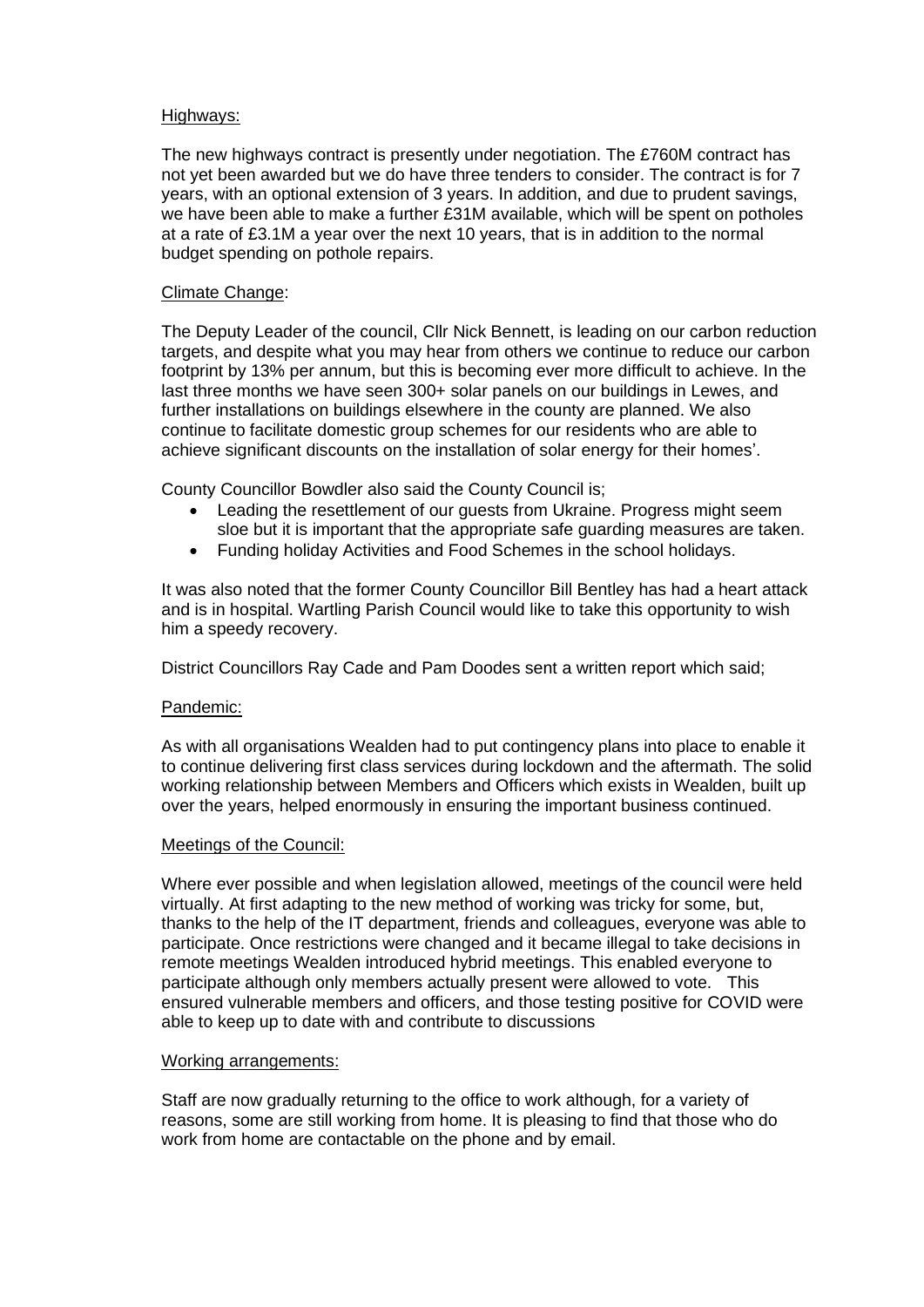Our reception still remains closed; residents are able to make individual appointments to meet face to face. The switchboard team has been outstanding in the way they have responded to the huge increase in not only the number of calls, also the variety of questions they have to answer.

## Website:

Our website has proved to be an invaluable tool, we have been congratulated on the information it contains. This now seems to be the first port of call for residents. The social media posts are also informative, giving details of future activities, meetings etc and also reporting the unavoidable service disruption such as rubbish collection as a result of the resent storm.

#### Customer Satisfaction:

We are pleased at the way Wealden responded to the difficulties created by the pandemic and managed to continue providing services of quality. Our customer satisfaction surveys also reflect this. However, as is the culture at Wealden, we strive for continuous improvement.

## Ward visit with the Chief Executive, Trevor Scott:

We were pleased to be able to spend an afternoon, just under 4 hours, with the Chief Executive, Trevor Scott, showing him around our ward. During that time we were able to highlight those things we were proud of in our patch, share our concerns about issues that were not going so well and raise awareness of possible future problems. We were able to take him to parts of Wealden he had not seen before as a local farmer was delighted to show him his beautiful piece of Sussex. This was an extremely useful afternoon. Trevor familiarised himself with our particular part of Wealden and now understands why we are so strong in our support of it

#### Structure:

At Wealden we run the cabinet/committee structure. Currently there are 5 members of cabinet:

- Leader Governance and Finance
- Planning and Development and Deputy Leader
- Economic development, waste management and HR
- Community and Public Health
- Housing and Benefits

The committees of the Council are as follow:

- **Licensing**
- Overview and Scrutiny
- Audit Finance and Governance
- Planning South
- Planning North
- Standards committee

All members are expected to attend a variety of training courses organised by the council. Although only planning courses are mandatory the majority of Councillors attend as many courses of the courses on offer as possible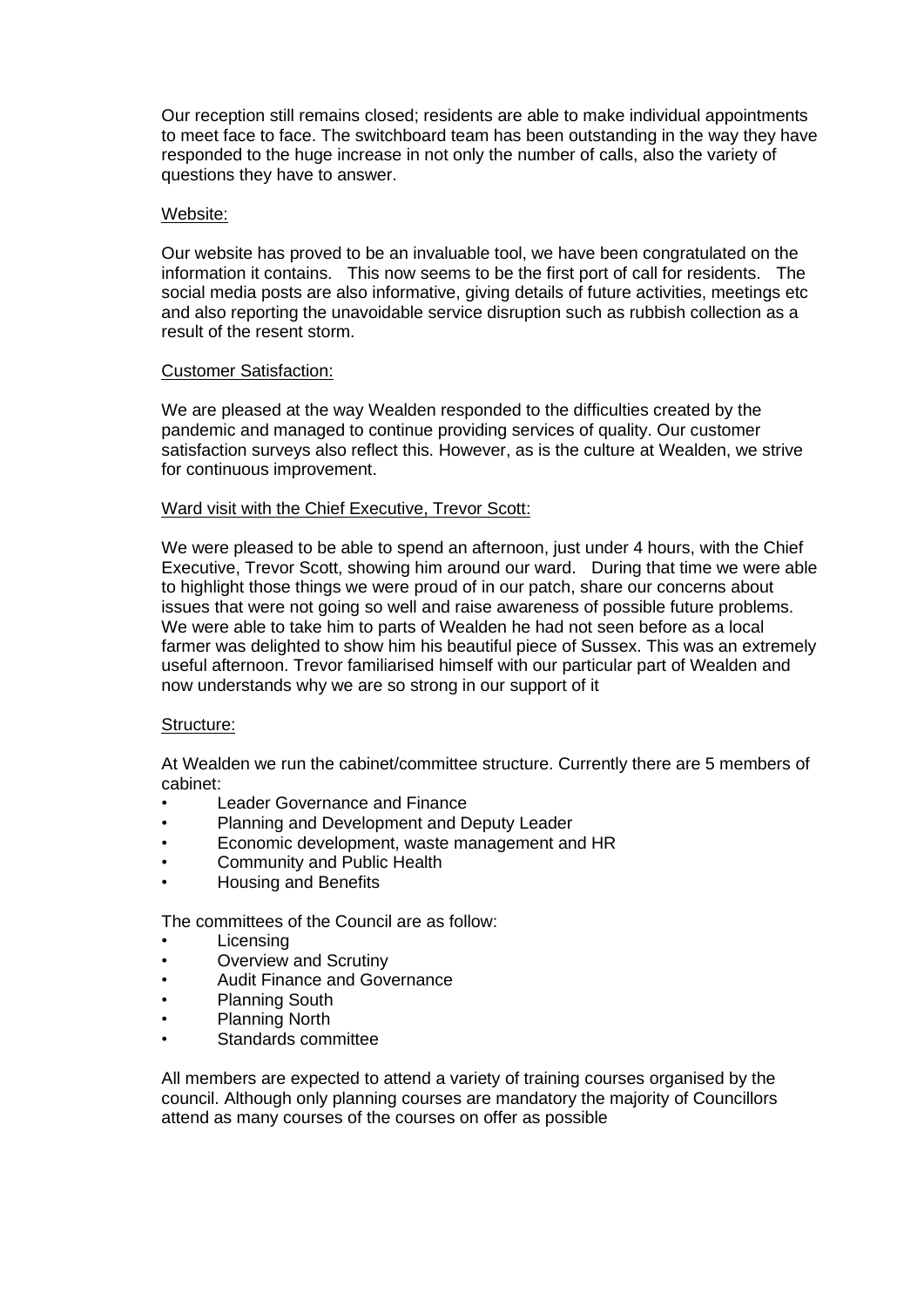#### Planning Issues:

Much of our time has been dominated by planning issues. The Planning Department has been inundated with applications. The recruitment of suitable planning officers continues to be a problem for Wealden and nationwide, resulting in heavy individual workloads. Please be assured we take great care to do the very best for our residents but are not always able to obtain the results we would like.

The **Planning Cluster virtual meetings**, which bring together Officers, Wealden and Parish Councillors, are popular and informative.

**Housing numbers** are a concern for all local authorities, Wealden is no different. Members and residents alike are appalled at the number of properties Wealden is expected to deliver. The Leader of the Council, Cllr Bob Standley and the Planning Portfolio Holder, Cllr Ann Newton, have been in constant contact with our local members of parliament and have had face to face meetings with Government Ministers including Michael Gove and Rishi Sunak. As we write this we are awaiting a response from Michael Gove and are hopeful that he will respond favourably to our plea to be able to cut the number of houses we are expected to deliver.

#### Housing:

Last year saw the acceptance of Afghan refugees into the UK due to the unexpectedly quick overwhelming of the Afghan military forces by the Taliban. This created danger and very possible reprisals against those people and their families, who had assisted British forces.

The emergency was to transport those families out of Afghanistan as quickly as possible, which created a number of challenges; not least accommodating seventeen thousand refugees and then dispersing them to Local Authorities across the UK. Wealden has managed to house two families, who have quickly acclimatised themselves and, with help from local communities, successfully settled into their new surroundings.

The common challenge for all Local Authorities involved is finding suitable accommodation in the Private Rented Sector. The refugee families comprise a number of members, so they require substantial properties, which are difficult to obtain. The Wealden Housing team has considerable experience dealing with refugees as they have successfully settled Syrian refugees over the past five years.

#### Refuse Collection:

Refuse collection has worked efficiently, our contractor, Biffa, has proved reliable and quick to respond to difficulties. The number of missed bins is down considerably and continues to drop. The recycling records at Wealden are the best in East Sussex.

Again this year the **National Community Clean Up** initiative was supported, a number of refuse sacks and other litter picking paraphernalia were available on request from the office. Biffa collected the bags of litter promptly from prearranged positions At the time of writing this report Wealden, Biffa and the Unions are in negotiation, attempting to avoid **a refuse collection strike**.

A strike was originally planned to commence on 25th April but the Unions agreed to delay to allow further talks.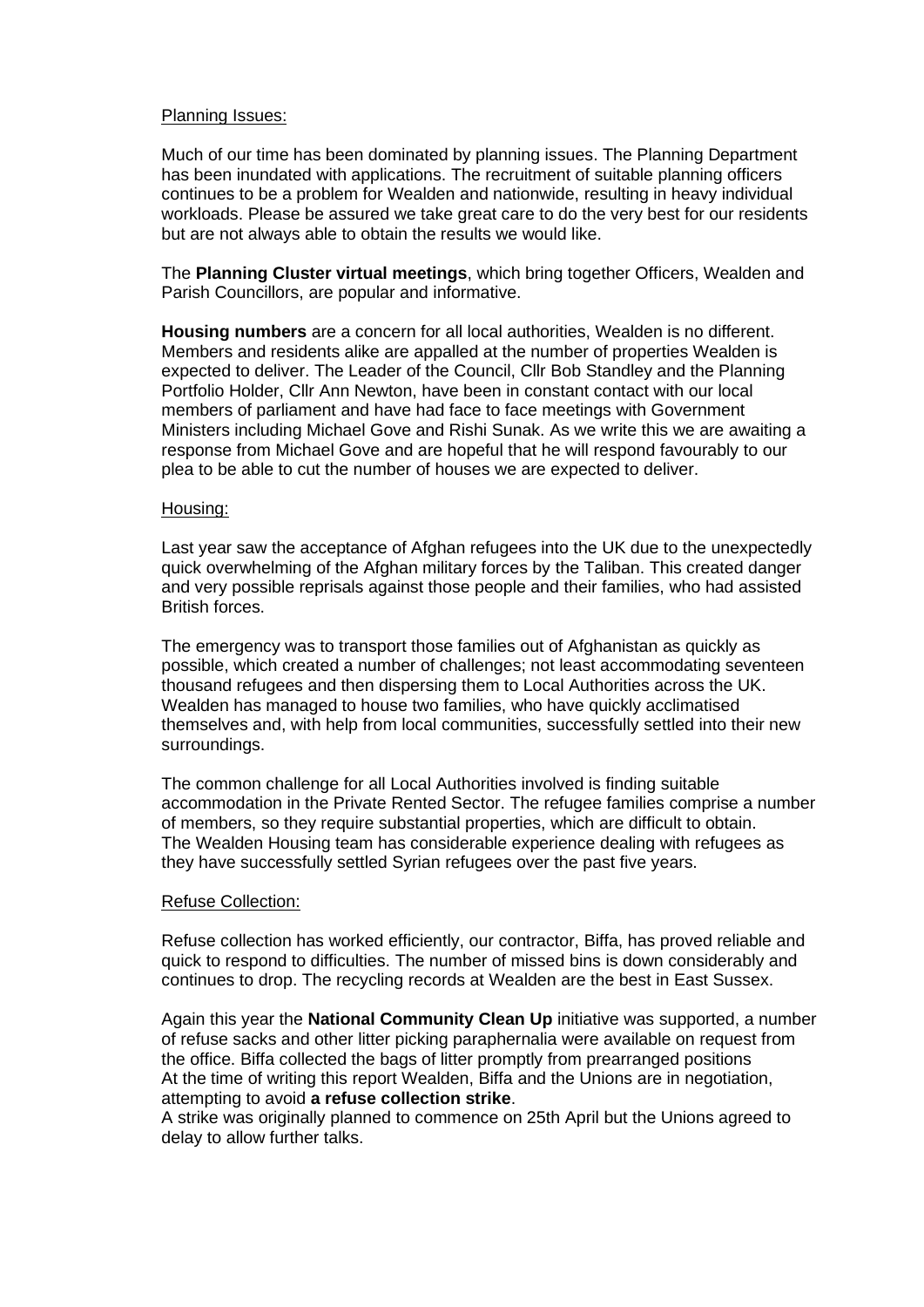## Change at the top:

Isabel Garden, Deputy Chief Executive and Director of Planning, Policy and Environmental Services is to retire after many years' service at Wealden. She will be a great loss to the organisation; we wish her well for the future.

After the usual national recruitment procedure and against stiff competition we are pleased to tell you that Chris Bending has been appointed to fill the role. The position he is vacating will be filled following a national recruitment campaign.

## Tourism:

The Tourism Strategy has been reinvigorated and re-launched under the strap line of 'Naturally Inviting'. There are so many places of interest within the District we are determined to promote the area. We are fortunate to be able to promote 1066 Country, The Ashdown Forest and Winnie the Pooh, our Castles, South Downs, and not forgetting our country towns. Day trips are up and overnight stays are now slowly increasing following the fall because of the pandemic. Our tourism strategy is designed not only to advertise this beautiful part of Sussex; it also supports our small businesses and helps with employment. We work closely with Wealden based businesses who are able to inform our decisions

#### Partnership Working:

Traditionally Wealden has worked closely with partners, including the Police, Fire Service, The County, other local authorities and the utility providers. It is recognised that by working together we can all achieve better results. We cannot pretend that 'everything in the garden is rosy' but we can confirm we do our very best to deliver quality services for our residents.

## Ward Councillors:

As ward councillors we spend a large percentage of our time responding to requests from our local residents. Much of this work is confidential so goes unseen. If we are not able to answer questions or help with a particular issue ourselves we do know, more often than not, where to obtain the answer or we are able to direct to another agency. We try always to follow up enquiries; this is a particularly rewarding part of our role.'

District Councillor Cade added that during the pandemic Wealden distributed £68m in Covid grants and work to house Afghan and Syrian refuges is ongoing.

District Councillor Doodes said staff at Wealden have started to return to the offices and thanked District Councillor Cade for keeping members updated on the Ukraine rehousing situation.

# 7. Reports from Clubs and Associations

Mr Willis, Chairman of the Reid Hall reported on the activities at the hall. He said the hall is in a good position financially and its hirers have returned.

He has also received a large donation of daffodils and appealed for volunteers to plant them.